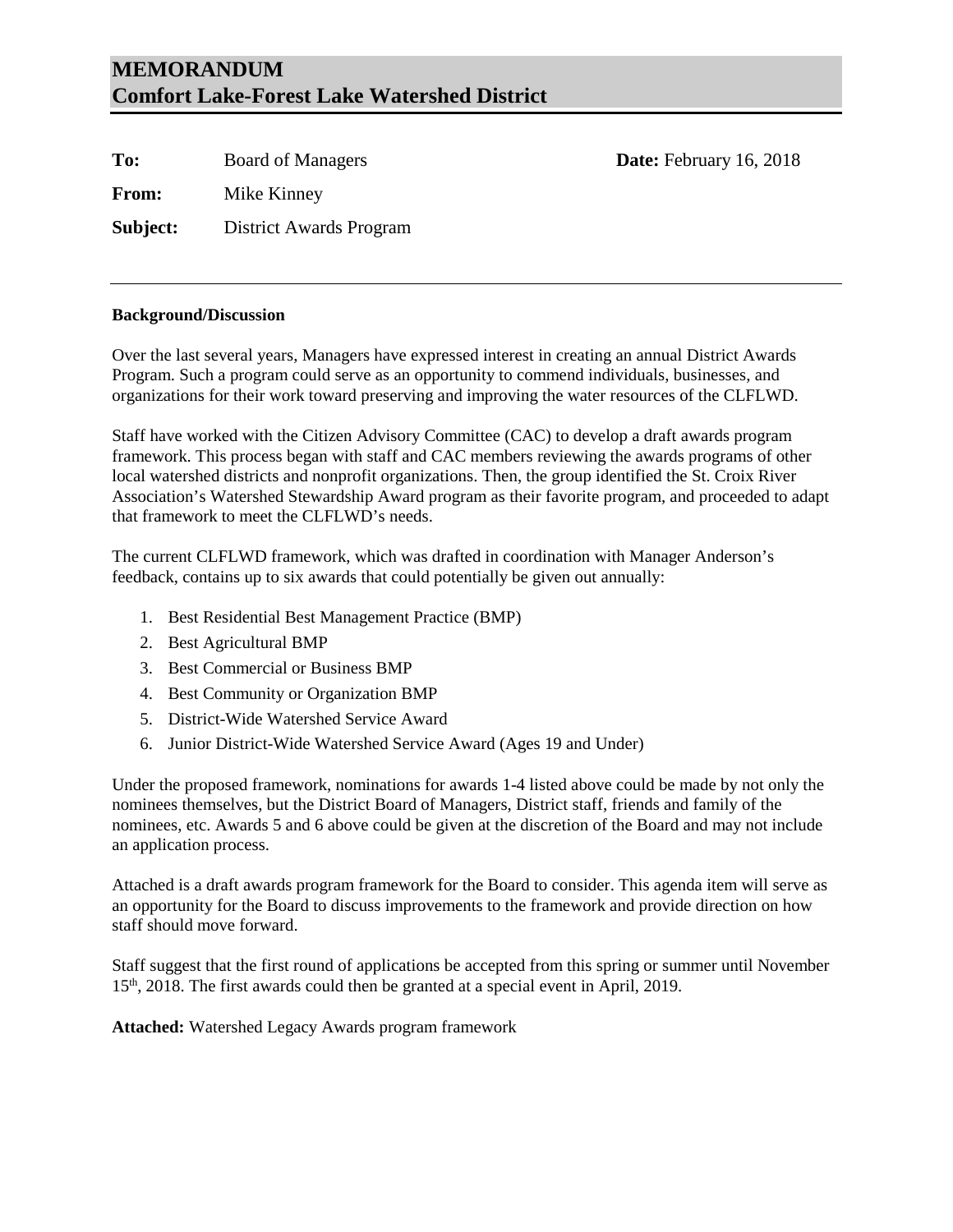

44 Lake Street South Suite A, Forest Lake, MN 55025

Phone 651.395.5850 Fax 651.395.5851 www.clflwd.org

## *Comfort Lake-Forest Lake Watershed District - Watershed Legacy Awards*

**The Board of the Comfort Lake-Forest Lake Watershed District is pleased to announce a new program to honor those whose contributions to water stewardship have helped the District meet its mission of protecting and improving the water resources of the District. In addition, the awards will be presented at a new annual public information meeting to be held each April. This venue will provide an opportunity for the Board to share the District's prior progress toward meeting water quality goals and to outline the current year's programs and projects.**

**The Watershed Legacy Awards will be presented annually by the Comfort Lake-Forest Lake Watershed District (CLFLWD) to recognize an individual, business, and organization for making a significant contribution to stewardship of the water resources within the boundaries of the CLFLWD. The deadline for nominations is November 15th of each year. The winners will be named at the annual CLFLWD State of the Watershed event in April of the following year. One award will be presented for best management practices in each of the following categories; Residential, Agriculture, Community/Organization, and Commercial/Business.**

#### **Nominations**

How to nominate: **Any person or entity may nominate.** Simply provide the information requested on the reverse side of this form and submit to the CLFLWD office via mail or email. (See email address at bottom of form.) The deadline for nominations is **November 15th** with awards granted the following April.

#### **Award Criteria**

The contributions to be recognized must:

- Promote stewardship of the water resources within the Comfort Lake-Forest Lake Watershed District.
- Demonstrate observable or measurable results toward the District's water quality goals.

Examples of contributions include, but are not limited to: raised public awareness of a specific issue (such as responsible road salt use, groundwater conservation, invasive species, etc.), creation of water resource-friendly public policy, protection of a resource via a land trust, or wetland restoration, voluntary completion of a rain garden or shoreline restoration project, or economic development that is consistent with good water resource stewardship.

General Guidelines:

- $\checkmark$  The focus of the program will be on past contributions that have a record of positive impact.
- $\checkmark$  An award may be made to a previous winner if subsequent contributions justify doing so.

#### **Award Selection**

*Who Selects the Winner*: A committee of CLFLWD Board members, staff, consultants, and Citizen Advisory Committee members.

*The Form of the Recognition*: Winners will be presented a plaque at the annual CLFLWD State of the Watershed event in April. Additionally, a press release with pictures and information about the award recipients will be sent to local newspapers and other outlets for publication.

Questions: Contact the CLFLWD office for questions via email: [info@clflwd.org](mailto:info@clflwd.org) or phone: (651) 395-5850.

*The Mission of the Comfort Lake - Forest Lake Watershed District is to protect and improve its water resources through adaptive management approaches and education of local stakeholders. Check our website,* <http://www.clflwd.org/> *for details.*